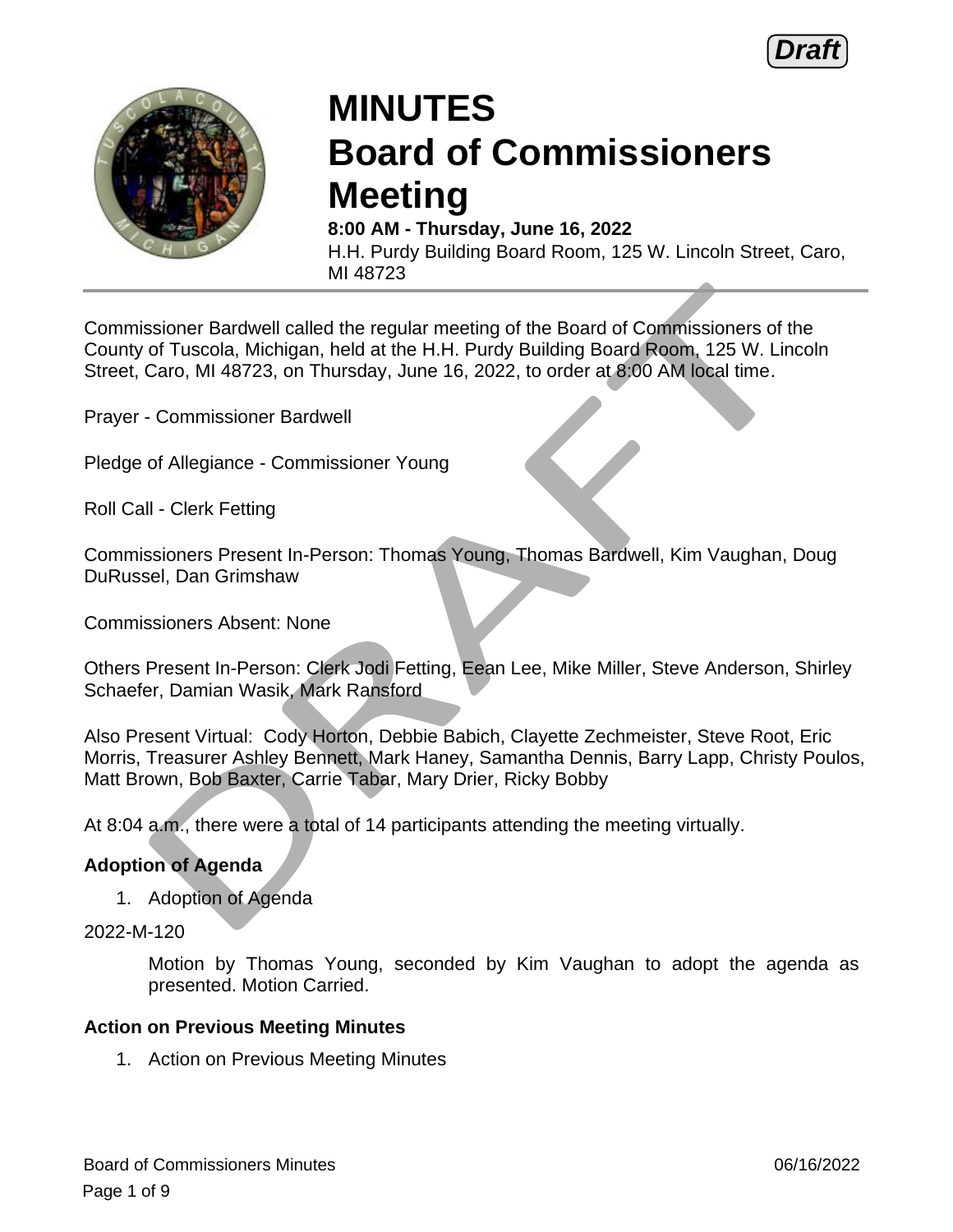**Draft**

#### 2022-M-121

Motion by Thomas Young, seconded by Doug DuRussel to adopt the meeting minutes from the May 26, 2022 Regular meeting and the June 13, 2022 Special meeting. Motion Carried.

#### **Brief Public Comment Period for Agenda Items Only**

None

#### **Consent Agenda**

#### 2022-M-122

Motion by Doug DuRussel, seconded by Thomas Young that the Consent Agenda Minutes and Consent Agenda Items from the June 13, 2022 Committee of the Whole meeting be adopted. Motion Carried.

#### **CONSENT AGENDA**

- 1. L-4029 Summer 2022 Tax Millage Report Move to approve the L-4029 Summer 2022 Tax Millage Report as presented by Angie Daniels, Equalization Director. Also, authorized signatures are approved.
- 2. Tuscola County Council on Aging Request for Funding for Riverboat Event Move to approve the request from the Tuscola County Council on Aging for \$1,000.00 for their annual Riverboat event.
- 3. City of Caro Wastewater and Drinking Water Rate Changes Move that due to the water rate changes effective June 1, 2022 by the City of Caro, necessary budget amendments are authorized to accomodate these increases.
- 4. Internal Revenue Service (IRS) Mileage Rate Increase Move to increase the mileage rate for Tuscola County to \$.625 per mile effective July 1, 2022 to follow the IRS standard mileage rate to better reflect the recent increase in fuel prices.
- 5. Tuscola County Medical Care Funds Transfer Request for Various Capital Projects Move that per the request from the Medical Care Community Chief Executive Officer that \$243,067.50 be transferred from the Voted Medical Care Facility Fund (298) to the Regular Medical Care Facility (291) for the items listed in the June 1, 2022 letter.
- 6. Hiring of Part-Time Material Handler at Recycling Move that per the recommendation of Mike Miller, Director of Building and Grounds/Recycling, that Ryan Root be hired to fill the vacant part-time Material Handler position at Recycling pending a favorable background check, drug screen and physical. Tentative start date of June 20, 2022.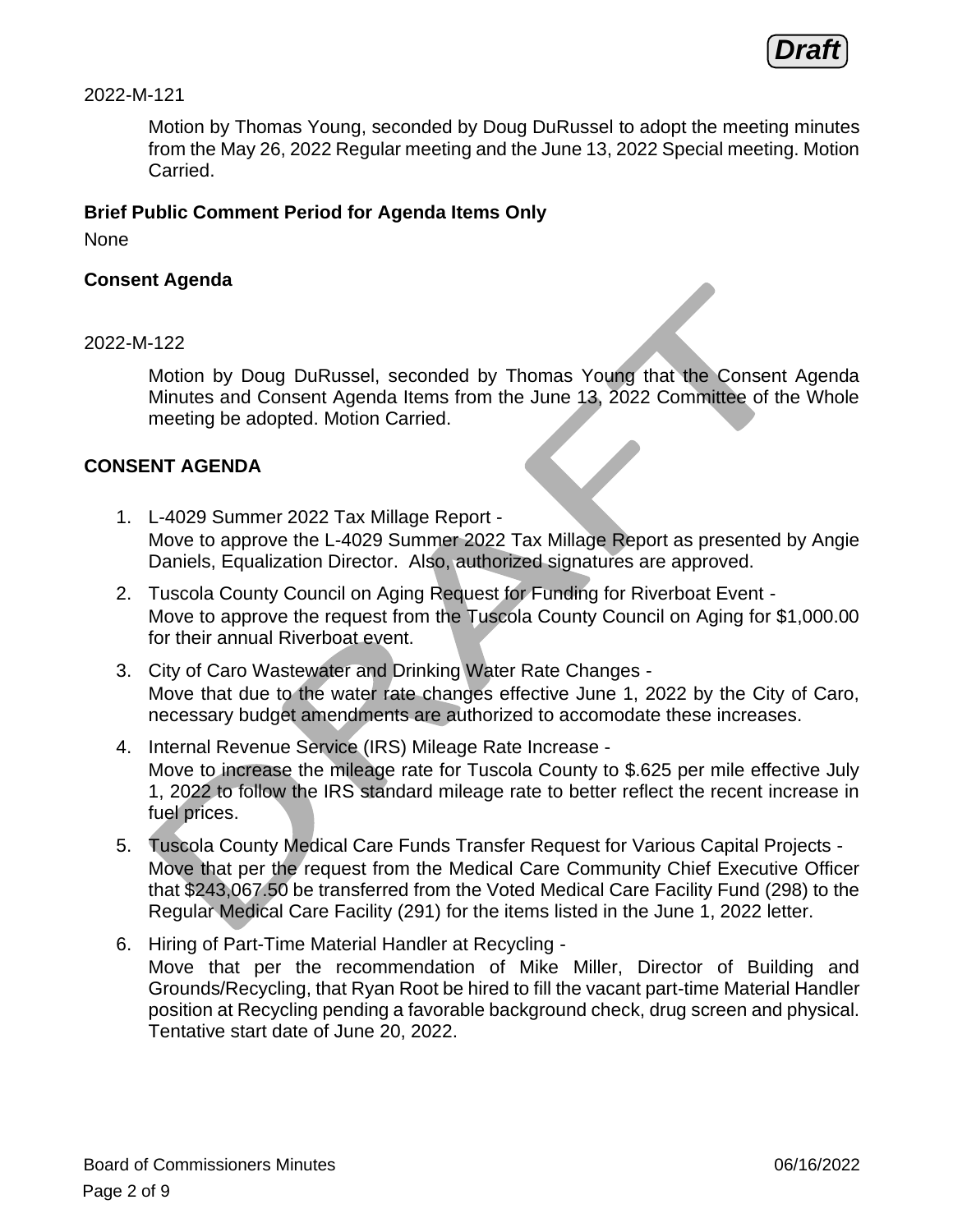

#### **New Business**

1. Treasurer's Investment Software Program Agreement - Eean Lee, Chief Information Officer, explained the presented request.

#### 2022-M-123

Motion by Kim Vaughan, seconded by Thomas Young to approve the Emphasys Software License and Service Agreement for the Treasurer's Investment Software Program. Appropriate signatures are authorized. Motion Carried.

2. Tuscola County Medical Care Facility Sale of Land - The Board discussed the sale of a piece of property currently owned by the County on behalf of the Tuscola County Medical Care Facility. Board discussed if the property has been appraised and the value that was provided in that appraisal.

#### 2022-M-124

Motion by Dan Grimshaw, seconded by Doug DuRussel to table the Tuscola County Medical Care Facility Sale of Land matter to the next Committee of the Whole meeting on June 27, 2022.

- Yes: Doug DuRussel and Dan Grimshaw
- No: Thomas Young, Thomas Bardwell, and Kim Vaughan

Motion Failed.

#### 2022-M-126 as corrected

Motion by Kim Vaughan, seconded by Thomas Young that, per the request and recommendation of the Tuscola County Human Services Board, that the property commonly known as parcel 05-035-000-0100-07, currently owned by the Tuscola County Medical Care Facility, be approved for sale to Hills & Dales Healthcare for the amount of \$125,000.00. Further moved, that Chairman Bardwell is authorized to execute such documents as are necessary to complete the sale and legal counsel is authorized to review and revise any related documents, if necessary, prior to execution.

- Yes: Thomas Young, Thomas Bardwell, and Kim Vaughan
- No: Doug DuRussel and Dan Grimshaw

Motion Carried.

#### 2022-M-127

Motion by Kim Vaughan, seconded by Thomas Young to amend Motion 2022-M-126 to remove the words Medical Care Facility. Motion Withdrawn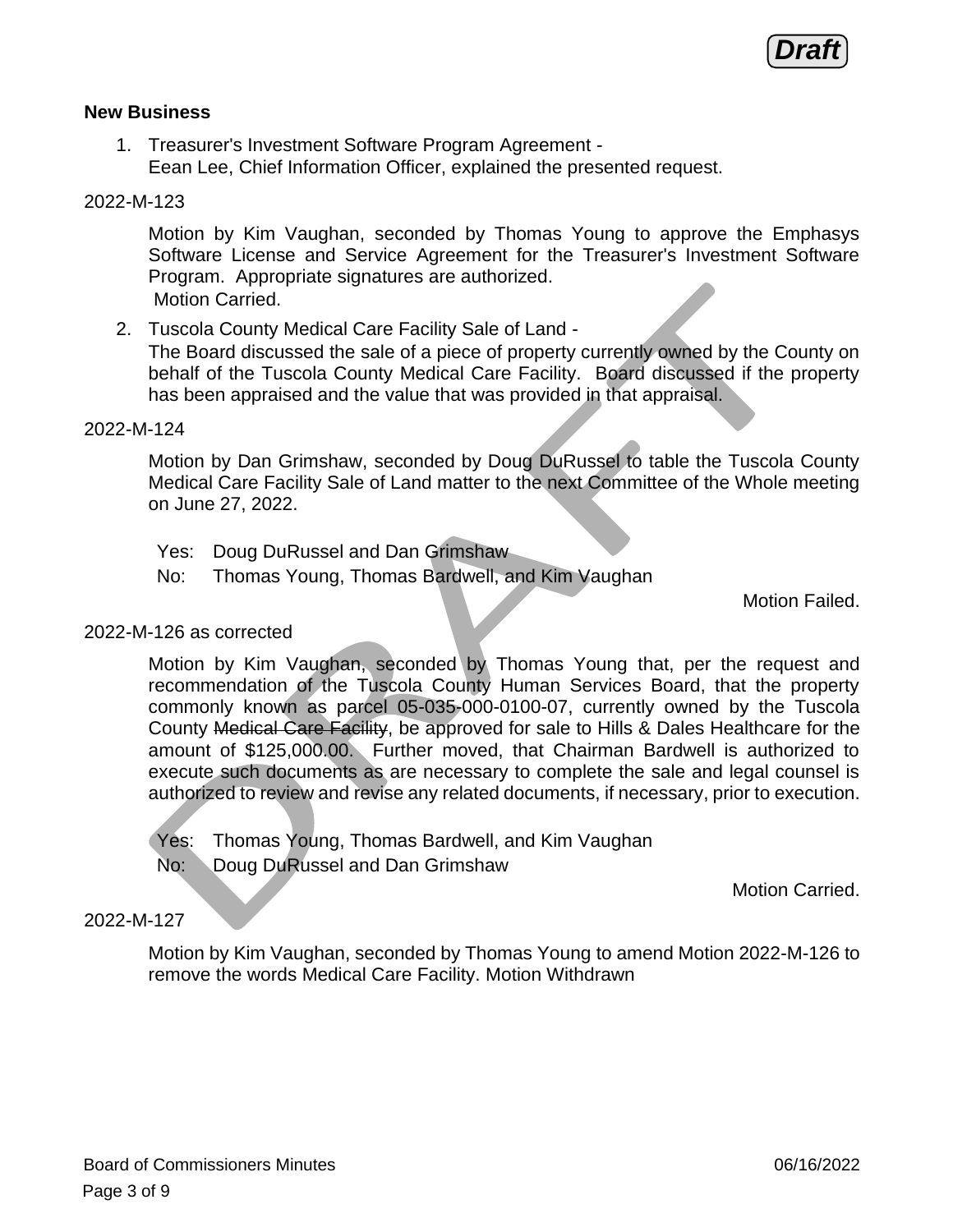**Draft**

2022-M-128

Motion by Kim Vaughan, seconded by Thomas Young to correct wording in the motion regarding the Tuscola County Medical Care Facility Sale of Land from Tuscola County Medical Care Facility to Tuscola County.

Yes: Thomas Young, Thomas Bardwell, Kim Vaughan, and Dan Grimshaw No: Doug DuRussel

Motion Carried.

3. Almer Charter Township Request For a Portion of Tuscola County's American Rescue Plan Act (ARPA) Monies - Clayette Zechmeister explained the request received from Almer Charter Township and stated it has been added to the list of requests.

#### **Old Business**

1. Juneteenth Court Holiday -

#### 2022-M-129

Motion by Thomas Young, seconded by Kim Vaughan to rescind Motion 2022-M-118 from the June 13, 2022 Special Board Meeting.

- Yes: Thomas Young, Thomas Bardwell, and Kim Vaughan
- No: Doug DuRussel and Dan Grimshaw

Motion Carried.

#### 2022-M-130

Motion by Thomas Young, seconded by Kim Vaughan that the County offer its labor unions the opportunity for Juneteenth to be added as an additional paid legal holiday for 2022 on a one-time non-precedent setting basis. Further moved, that Shelly Lutz and legal counsel are authorized and directed to negotiate letters of understanding with the various County unions consistent with this motion and Chairman Bardwell is authorized to execute such letters of understanding. Further moved, that Juneteenth shall be recognized as an additional paid legal holiday for all non-union County employees on a one-time non-precedent setting basis for 2022. Further moved that any necessary budget amendments needed due to this addition are authorized.

- Yes: Thomas Young, Kim Vaughan, and Thomas Bardwell
- No: Doug DuRussel and Dan Grimshaw

Motion Carried.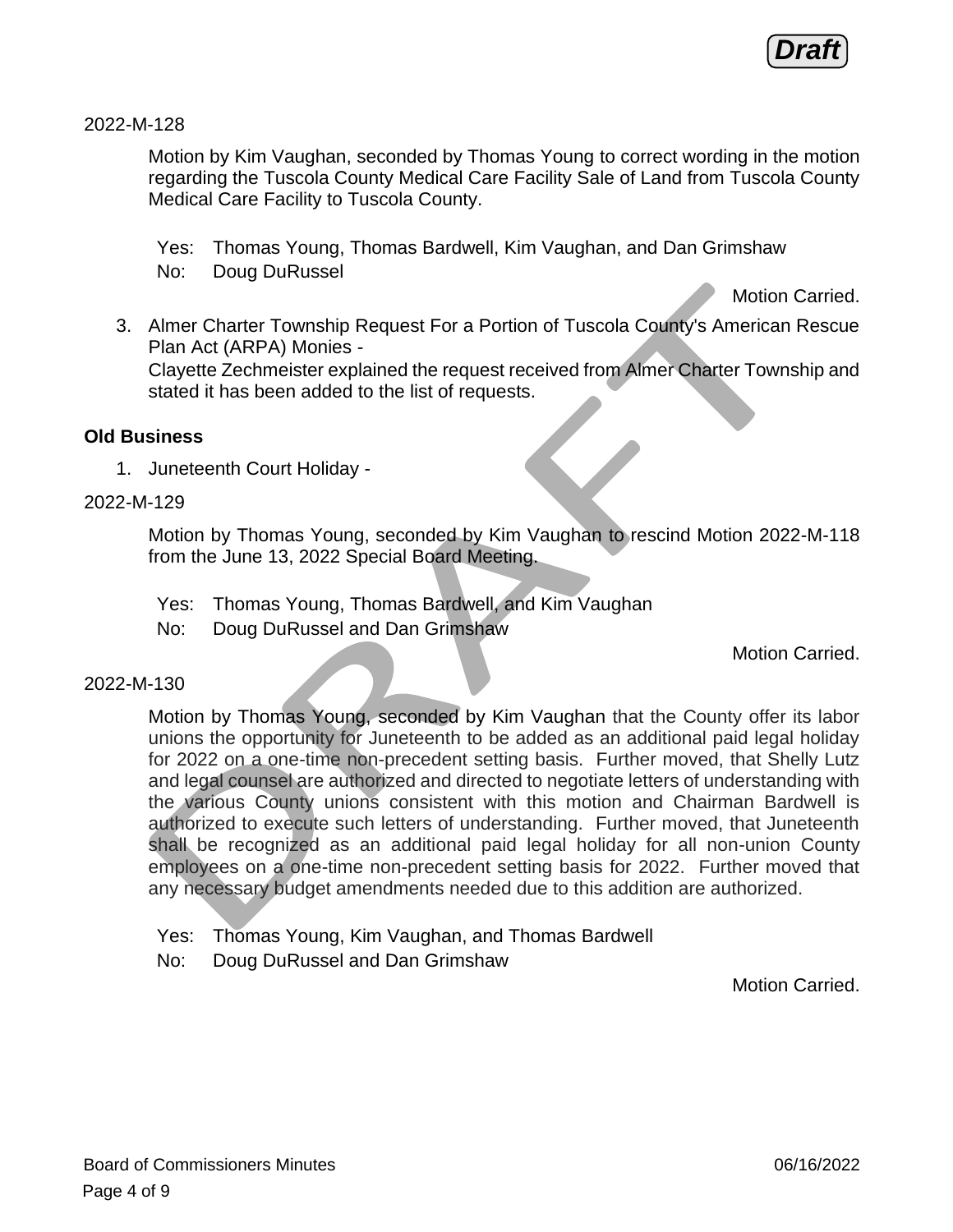**Draft**

2. Emergency Medical Dispatch Program Purchase - Steve Anderson addressed the Board on behalf of Jon Ramirez

#### 2022-M-131

Motion by Thomas Young, seconded by Doug DuRussel to approve the purchase of the Emergency Medical Dispatch Program from Priority Dispatch as requested by Dispatch Director, Jon Ramirez. Also, appropriate signatures are approved. Motion Carried.

3. Dispatch Generator Bid Opening - Mike Miller reported on behalf of Jon Ramirez and requested the bid be awarded to Lee's Machinery Motors.

#### 2022-M-132

Motion by Thomas Young, seconded by Kim Vaughan to award the bid for the new generator at Tuscola County Dispatch to Lee Machinery Motors, Pontiac MI in the amount of \$58,755.00 as recommended by Dispatch Director, Jon Ramirez. Appropriate signatures are authorized. Motion Carried.

4. PSB Property, LLC Lease at 171 North State Street, Caro -

#### 2022-M-133

Motion by Thomas Young, seconded by Kim Vaughan to approve the lease at 171 North State Street, Caro, MI "Peoples building" between Tuscola County and PSB PROPERTY, LLC, a Michigan limited liability company for office space needs. The lease shall be for an initial term of twenty (20) years with month-to-month renewals. Beginning rent at \$5.00 per square foot at \$3,299.58 per month. Lease has been reviewed by corporate counsel Braun Kendrick. Also, all appropriate signatures are authorized.

Other terms of the lease include: Except with respect to matters for which Lessor has responsibility under this Lease, Lessee accepts the condition of the Premises AS IS. Lessee is authorized to make improvements. Lessor shall be responsible for repairing, maintaining and replacing the exterior of the Building and Premises.

Yes: Thomas Young, Thomas Bardwell, Kim Vaughan, Doug DuRussel, and Dan Grimshaw

Motion Carried.

5. Health Department Request for Funding for Electrical Work for New Sign - Mike Miller reported that he has spoken to Ken Martin and the previous quote only increased minimally.

#### 2022-M-134

Motion by Dan Grimshaw, seconded by Kim Vaughan to approve the request from the Health Department to fund the electrical work for their new sign on M-24 in the amount up to \$14,000.00 to Ken Martin Electric, Inc. Also, approve any necessary budget amendments in the Capital Fund 483.

Motion Carried.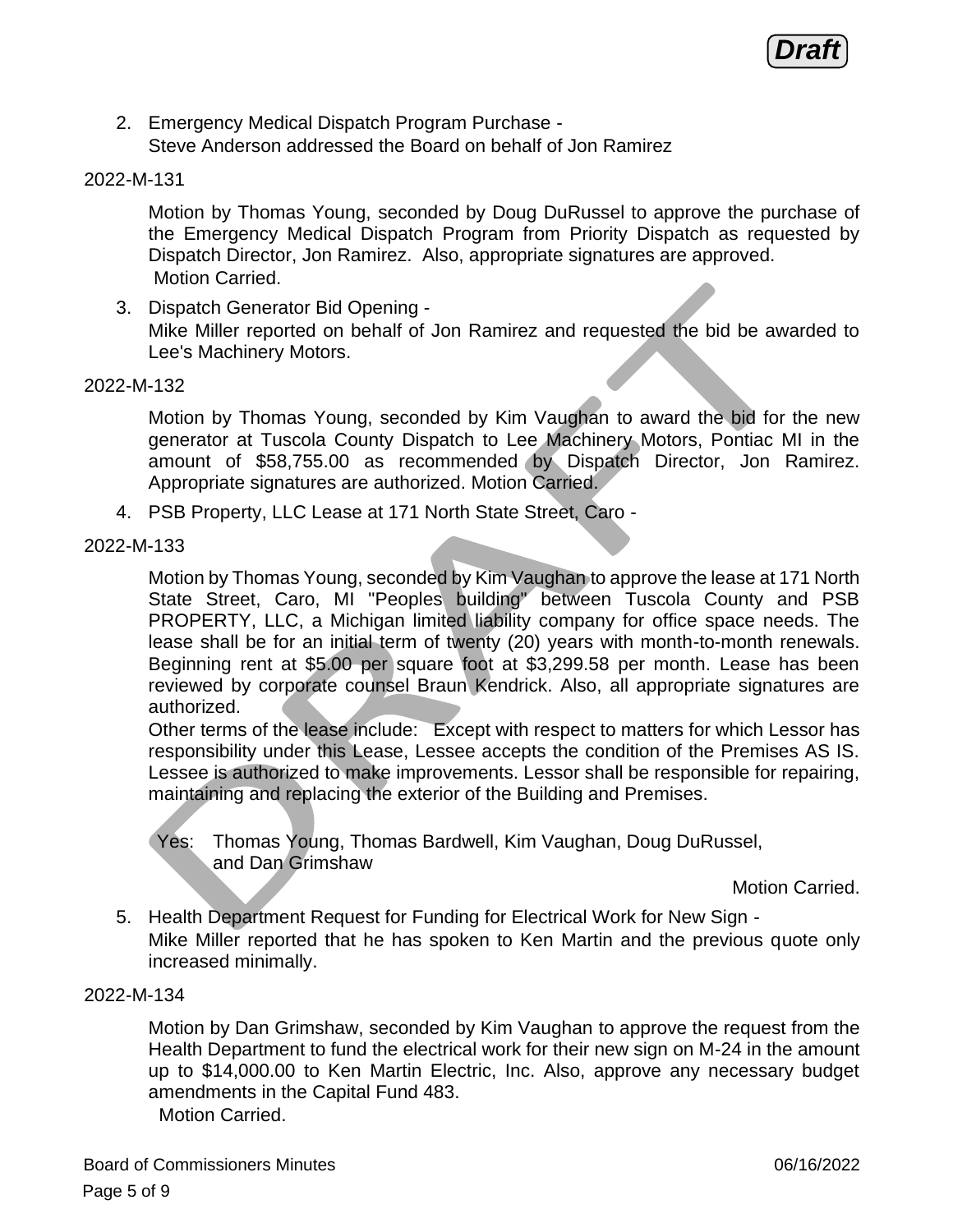

6. United States Department of Labor Proposal of the Notice of Proposed Rulemaking on Wagner-Peyser Act Staffing -

#### 2022-M-135

Motion by Thomas Young, seconded by Doug DuRussel that Tuscola County adopts Resolution 2022-13 that urges the United States Department of Labor to abandon the proposed rule change which would have an adverse impact on the Michigan "One Stop" workforce development system.

Yes: Thomas Young, Thomas Bardwell, Kim Vaughan, Doug DuRussel, and Dan Grimshaw

Motion Carried.

7. 2020 Government Finance Officers Association Certificate of Achievement for Excellence in Financial Reporting -

#### 2022-M-136

Motion by Thomas Young, seconded by Kim Vaughan to receive and place on file the 2020 Government Finance Officers Association Certificate of Achievement for Excellence in Financial Reporting. Motion Carried.

#### **Correspondence/Resolutions**

- 1. Caro Chamber of Commerce Cars and Crafts Kids Zone
- 2. Cass City County Resolution Opposing HB 4729, 4730, 4731, 4732
- 3. Commendation for Commissioner Vaughan
- 4. District Update from Senator Kevin Daley
- 5. Iosco County Resolution Opposing HB 4929, 4930, 4931, 4932
- 6. Road Commission Minutes May 12, 2022
- 7. Road Commission Minutes May 26, 2022
- 8. Cheboygan County Resolution 2022-13 Opposing MI House Bills 4729, 2730, 4731 & 4732
- 9. Huron County Resolution 22-60C Supporting House Bills 5784

#### **Commissioner Liaison Committee Reports**

#### *Vaughan*

Discussed the Road Commission Board being transitioned to appointed.

Board of Health

County Planning Commission

Economic Development Corp/Brownfield Redevelopment

MAC Environmental Regulatory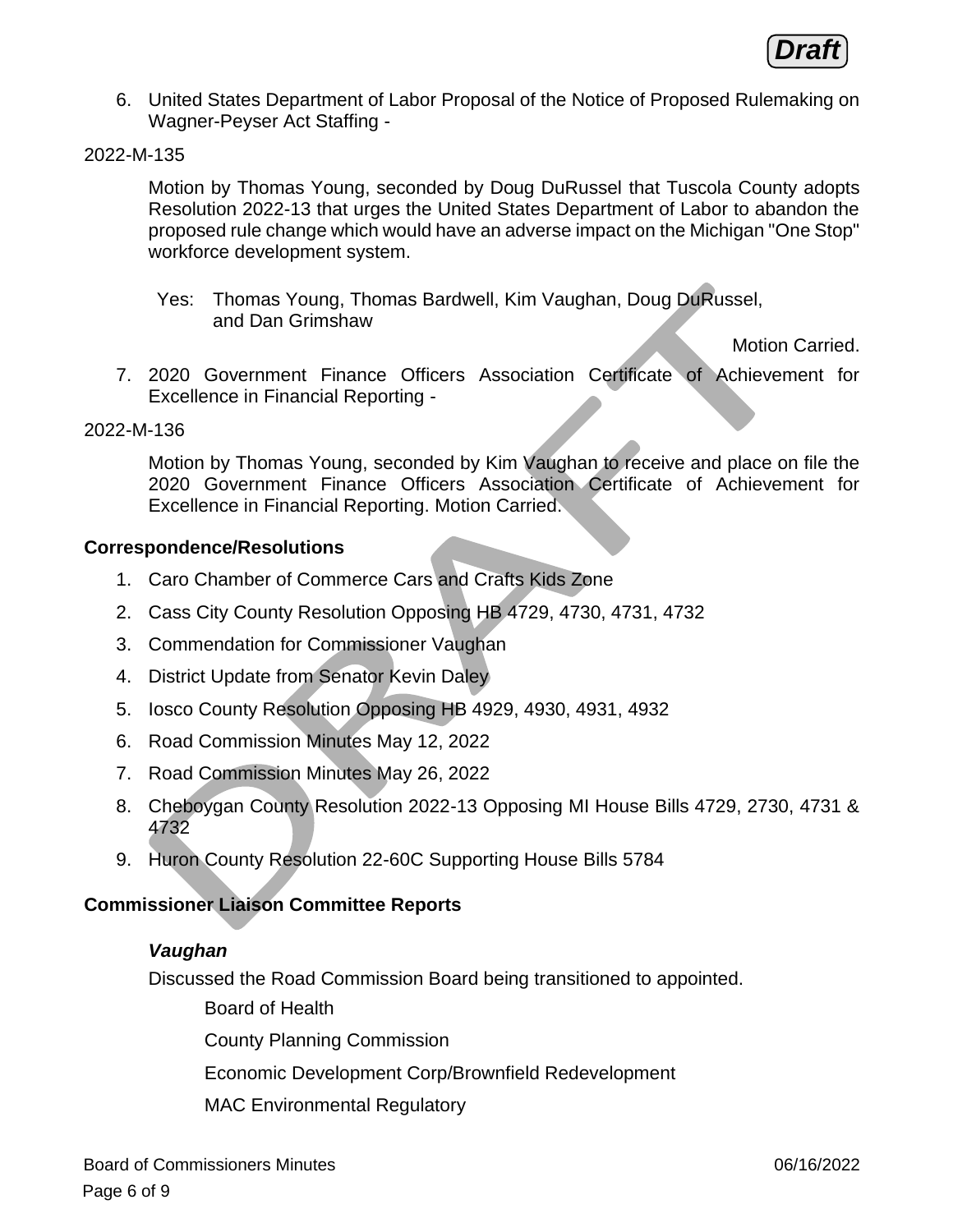## **Draft**

Mid-Michigan Mosquito Control Advisory Committee

NACO-Energy, Environment & Land Use

Parks and Recreation Commission

Tuscola County Fair Board Liaison

Local Units of Government Activity Report

## *Grimshaw*

Update provided from conference attended regarding the State Budget process.

Behavioral Health Systems Board

Recycling Advisory

Jail Planning Committee - Board discussed the federal interest rate changes.

MI Renewable Energy Coalition (MREC)

Local Units of Government - Denmark Township lagoon issue discussed.

## *DuRussel*

Update provided on upcoming meeting dates.

Board of Health

Community Corrections Advisory Board

Department of Human Services/Medical Care Facility Liaison

Genesee Shiawassee Thumb Works

Local Emergency Planning Committee (LEPC)

MAC Judiciary Committee

MEMS All Hazard

Local Units of Government Activity Report

## *Bardwell*

Behavioral Health Systems Board

Caro DDA/TIFA

Economic Development Corp/Brownfield Redevelopment

MAC 7th District

MAC Workers Comp Board - Update provided on the number of claims in the previous reporting period.

MAC Finance Committee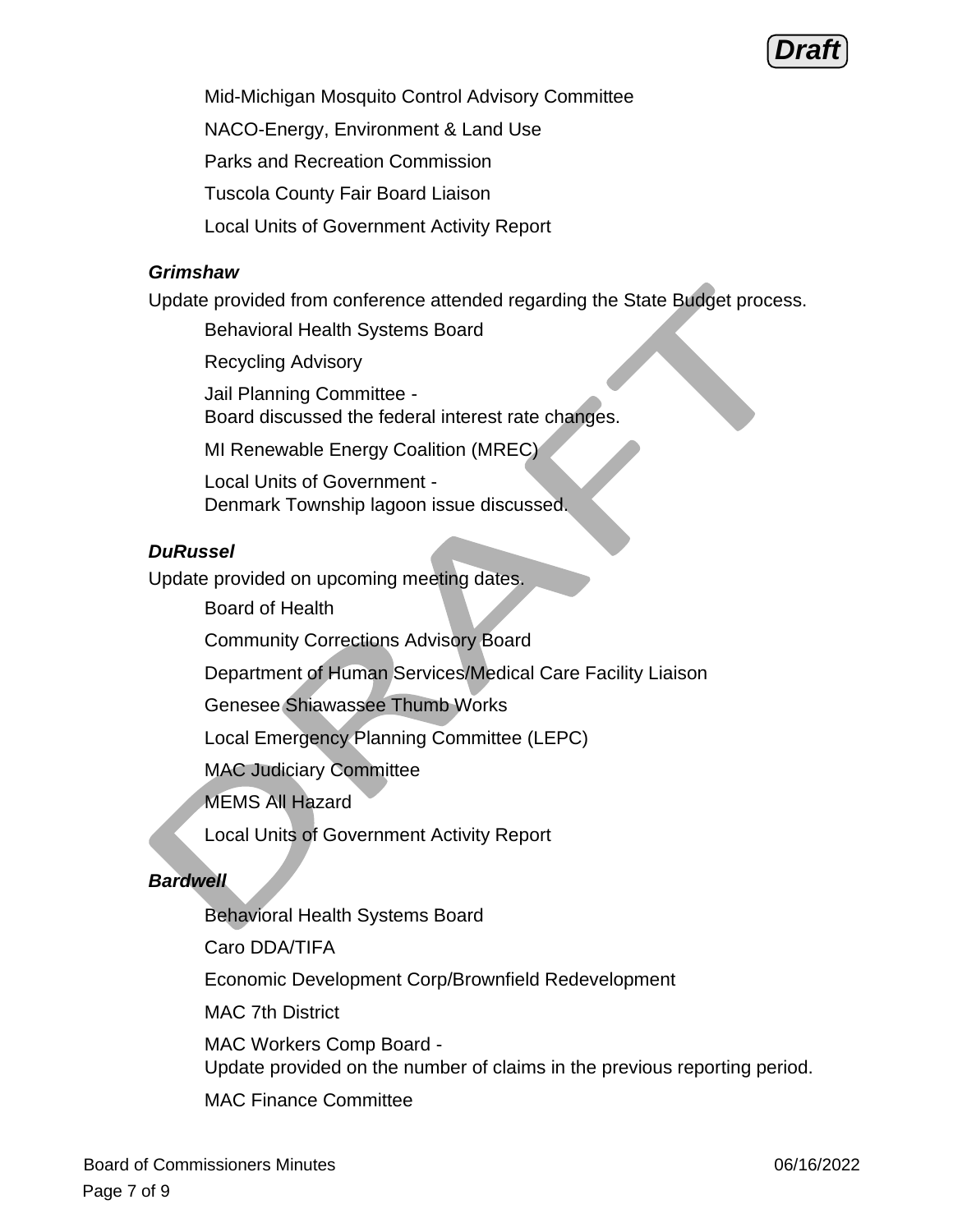## **Draft**

## TRIAD

Local Units of Government Activity Report

## *Young*

Board of Public Works

County Road Commission Liaison - Update provided regarding Thumb Electric's installation of fiber optic.

Dispatch Authority Board

Genesee Shiawassee Thumb Works - Board adopted the resolution today.

Great Start Collaborative

Human Services Collaborative Council (HSCC)

Jail Planning Committee

MAC Agricultural/Tourism Committee

Region VII Economic Development Planning

Saginaw Bay Coastal Initiative

Senior Services Advisory Council

Tuscola 2020

Local Units of Government Activity Report

## **Other Business as Necessary**

None

At 10:15 a.m., there were a total of 17 participants attending the meeting virtually.

## **Extended Public Comment**

-Eean Lee thanked Clerk Fetting for providing professionalism of parliamentary procedures during the meeting.

-Eean Lee expressed his appreciation to the Board and is excited for the opportunity for his Department to grow.